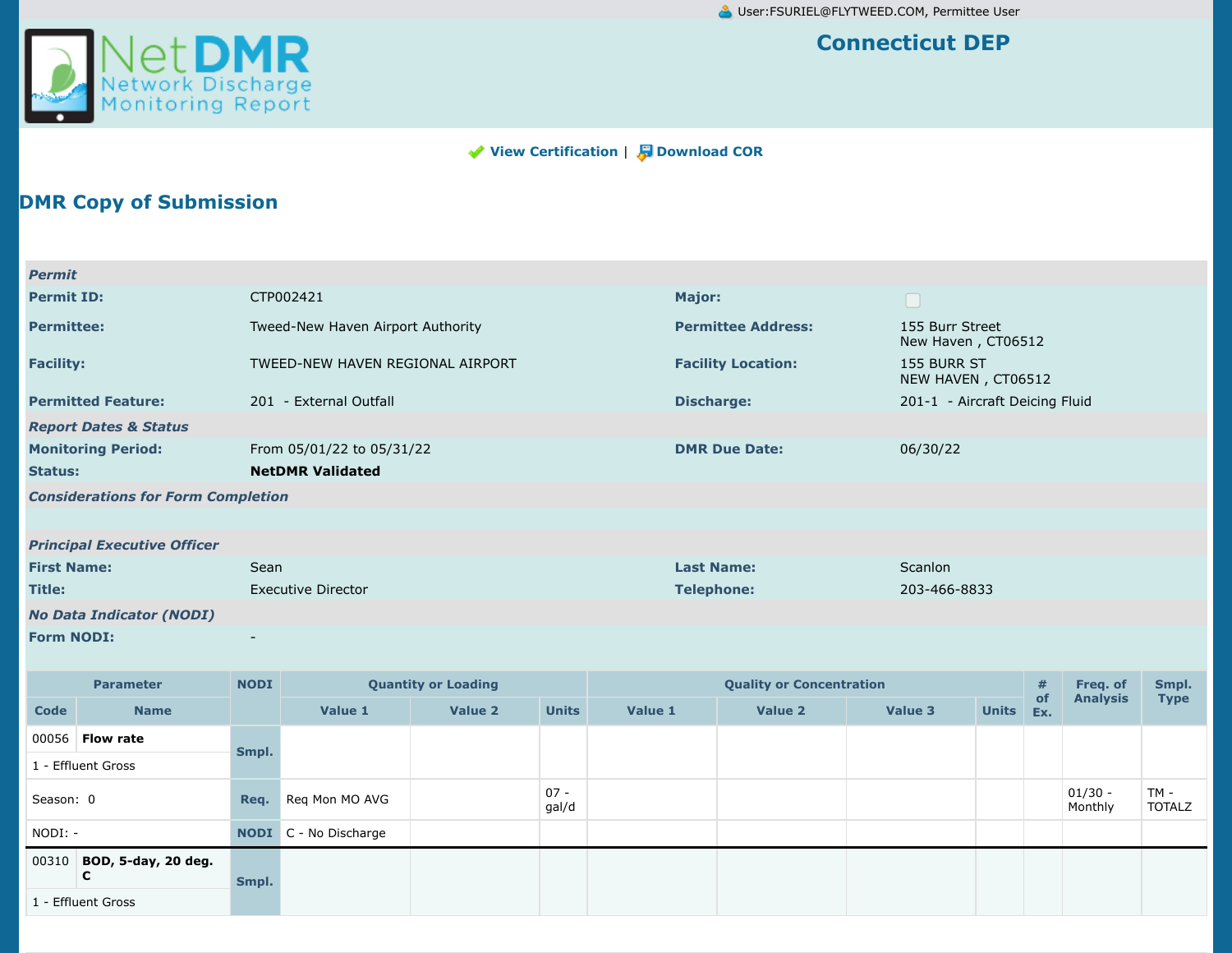|                   | <b>Parameter</b>                     | <b>NODI</b><br><b>Quantity or Loading</b> |         |                         |                 | <b>Quality or Concentration</b> |                  | #                 | Freq. of                | Smpl.     |                              |                         |
|-------------------|--------------------------------------|-------------------------------------------|---------|-------------------------|-----------------|---------------------------------|------------------|-------------------|-------------------------|-----------|------------------------------|-------------------------|
| <b>Code</b>       | <b>Name</b>                          |                                           | Value 1 | Value 2                 | <b>Units</b>    | Value 1                         | Value 2          | <b>Value 3</b>    | <b>Units</b>            | of<br>Ex. | <b>Analysis</b>              | <b>Type</b>             |
| Season: 0         |                                      | Req.                                      |         | $<=6000.0$ DAILY<br>MX. | $26 -$<br>lb/d  |                                 | Req Mon MO AVG   | Req Mon DAILY MX  | $19 -$<br>mg/L          |           | $01/07 -$<br>Weekly          | $CP -$<br><b>COMPOS</b> |
| NODI: -           |                                      | <b>NODI</b>                               |         | C - No Discharge        |                 |                                 | C - No Discharge | C - No Discharge  |                         |           |                              |                         |
| $00400$ pH        |                                      | Smpl.                                     |         |                         |                 |                                 |                  |                   |                         |           |                              |                         |
|                   | 1 - Effluent Gross                   |                                           |         |                         |                 |                                 |                  |                   |                         |           |                              |                         |
| Season: 0         |                                      | Req.                                      |         |                         |                 | $>= 6.0$ INST MIN               |                  | $<=10.0$ INST MAX | $12 -$<br>SU            |           | $01/07 -$<br>Weekly          | R4 -<br>RNG-4A          |
| NODI: -           |                                      | <b>NODI</b>                               |         |                         |                 | C - No Discharge                |                  | C - No Discharge  |                         |           |                              |                         |
|                   | 00530 Solids, total<br>suspended     | Smpl.                                     |         |                         |                 |                                 |                  |                   |                         |           |                              |                         |
|                   | 1 - Effluent Gross                   |                                           |         |                         |                 |                                 |                  |                   |                         |           |                              |                         |
| Season: 0         |                                      | Req.                                      |         |                         |                 |                                 | Req Mon MO AVG   | Req Mon DAILY MX  | $19 -$<br>mg/L          |           | $01/30 -$<br>Monthly         | $CP -$<br>COMPOS        |
| NODI: -           |                                      | <b>NODI</b>                               |         |                         |                 |                                 | C - No Discharge | C - No Discharge  |                         |           |                              |                         |
| 50047             | Flow, maximum<br>during 24 hr period | Smpl.                                     |         |                         |                 |                                 |                  |                   |                         |           |                              |                         |
|                   | 1 - Effluent Gross                   |                                           |         |                         |                 |                                 |                  |                   |                         |           |                              |                         |
| Season: 0         |                                      | Req.                                      |         | <= 36000.0 DAILY<br>MX  | $07 -$<br>gal/d |                                 |                  |                   |                         |           | $01/30 -$<br>Monthly         | $TM -$<br><b>TOTALZ</b> |
| NODI: -           |                                      | <b>NODI</b>                               |         | C - No Discharge        |                 |                                 |                  |                   |                         |           |                              |                         |
|                   | 61163 Propylene glycol,<br>total     | Smpl.                                     |         |                         |                 |                                 |                  |                   |                         |           |                              |                         |
|                   | 1 - Effluent Gross                   |                                           |         |                         |                 |                                 |                  |                   |                         |           |                              |                         |
| Season: 0         |                                      | Req.                                      |         |                         |                 |                                 | Req Mon MO AVG   | Req Mon DAILY MX  | $19 -$<br>mg/L          |           | $01/07 -$<br>Weekly          | $CP -$<br><b>COMPOS</b> |
| NODI: -           |                                      | <b>NODI</b>                               |         |                         |                 |                                 | C - No Discharge | C - No Discharge  |                         |           |                              |                         |
|                   | 61941 pH, maximum                    | Smpl.                                     |         |                         |                 |                                 |                  |                   |                         |           |                              |                         |
|                   | 1 - Effluent Gross                   |                                           |         |                         |                 |                                 |                  |                   |                         |           |                              |                         |
| Season: 0         |                                      | Req.                                      |         |                         |                 |                                 |                  | $<=10.0$ INST MAX | $12 -$<br>$\textsf{SU}$ |           | 99/99 -<br>Continuous CONTIN | $CN -$                  |
| NODI: -           |                                      | <b>NODI</b>                               |         |                         |                 |                                 |                  | C - No Discharge  |                         |           |                              |                         |
|                   | $61942$ pH, minimum                  |                                           |         |                         |                 |                                 |                  |                   |                         |           |                              |                         |
|                   | Smpl.<br>1 - Effluent Gross          |                                           |         |                         |                 |                                 |                  |                   |                         |           |                              |                         |
| Season: 0         |                                      | Req.                                      |         |                         |                 | $>= 6.0$ INST MIN               |                  |                   | $12 -$<br>$\textsf{SU}$ |           | $99/99 -$<br>Continuous      | $CN -$<br><b>CONTIN</b> |
| NODI: -           |                                      | <b>NODI</b>                               |         |                         |                 | C - No Discharge                |                  |                   |                         |           |                              |                         |
| 74076 <b>Flow</b> |                                      | Smpl.                                     |         |                         |                 |                                 |                  |                   |                         |           |                              |                         |